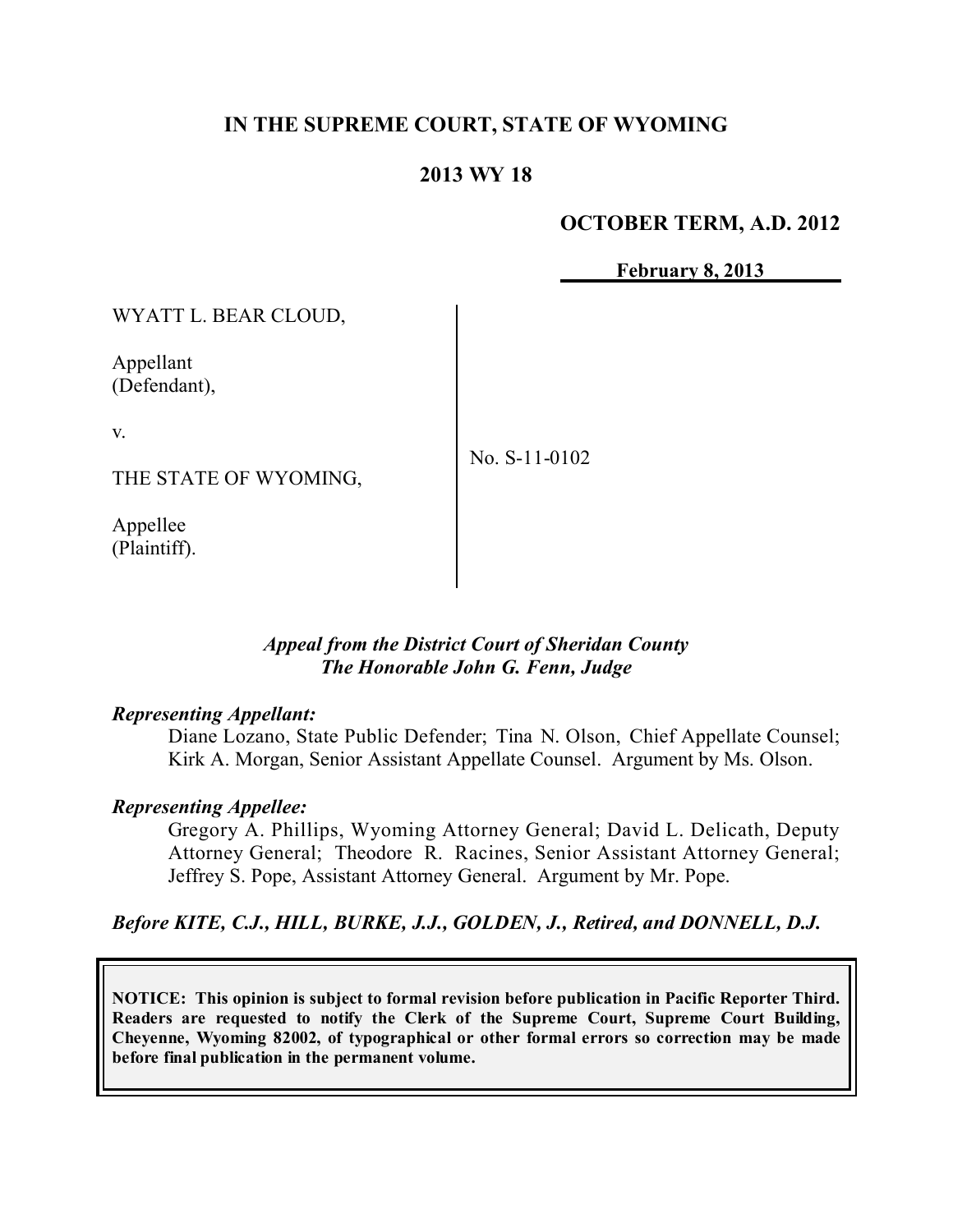#### **DONNELL, District Judge.**

 $\overline{a}$ 

[¶1] This is the second time we have considered Appellant Wyatt Bear Cloud's appeal from his conviction for murder in the first degree (felony murder), in violation of Wyo. Stat. Ann. § 6-2-101(a) (LexisNexis 2009).<sup>1</sup> In the first appeal, this Court held that Mr. Bear Cloud's sentence of life imprisonment for first-degree murder, mandated by Wyoming Statute § 6-2-101(b), was constitutional under the Eighth Amendment to the United States Constitution. *Bear Cloud v. State*, 2012 WY 16, 275 P.3d 377 (Wyo. 2012), *reh'g denied* (Mar. 6, 2012) (hereinafter "*Bear Cloud I*"). Mr. Bear Cloud sought review of that ruling in the United States Supreme Court, which summarily vacated the judgment in *Bear Cloud I* and remanded the case to us for further consideration in light of *Miller v. Alabama*, 567 U.S. \_\_\_, 132 S.Ct. 2455, 183 L.Ed.2d 407 (2012), which case was entered after our decision in *Bear Cloud I. Bear Cloud v. Wyoming*, U.S.  $\phantom{0}$ , 133 S.Ct. 183, 183-84, 184 L.Ed.2d 5 (2012) (mem.).

[¶2] On remand, we hold in light of the *Miller* decision that Mr. Bear Cloud's sentence for his first-degree murder conviction violates the Eighth Amendment and related United States Supreme Court case law. Consequently, we will remand the matter to the district court with instructions to resentence Mr. Bear Cloud on the first-degree murder conviction so as to conform to Eighth Amendment jurisprudence and this opinion.

## **STATEMENT OF THE ISSUE ON REMAND**

[¶3] The Court largely adopts the State's phrasing of the single issue on remand: The United States Supreme Court recently held that mandatory sentences of life without parole for juveniles violate the Eighth Amendment to the United States Constitution. Mr. Bear Cloud pled guilty to first-degree murder and received a sentence of "life according to law" under Wyoming Statute § 6-2-101(b), but other state statutes make him ineligible for parole. Does the phrase "life according to law" conform to recent United States Supreme Court case law, or is Wyoming Statute § 6-2-101(b) unconstitutional as applied to juveniles?

## **FACTS OF THE MURDER**

[¶4] In the early morning hours of August 26, 2009, Mr. Bear Cloud, along with codefendants Dennis Poitra, Jr. and Dharminder Vir Sen, entered the home of Robert and Linda Ernst in Sheridan, Wyoming, with the intent to steal items from the home. While

 $<sup>1</sup>$  Appellant was also convicted of conspiracy to commit aggravated burglary, in violation of Wyo. Stat.</sup> Ann. §§ 6-1-303(a) and 6-3-301(a) and (c)(i) (LexisNexis 2009) and aggravated burglary, in violation of Wyo. Stat. Ann. § 6-3-301(a) and (c)(i) (LexisNexis 2009). Those convictions are not before the Court in this matter.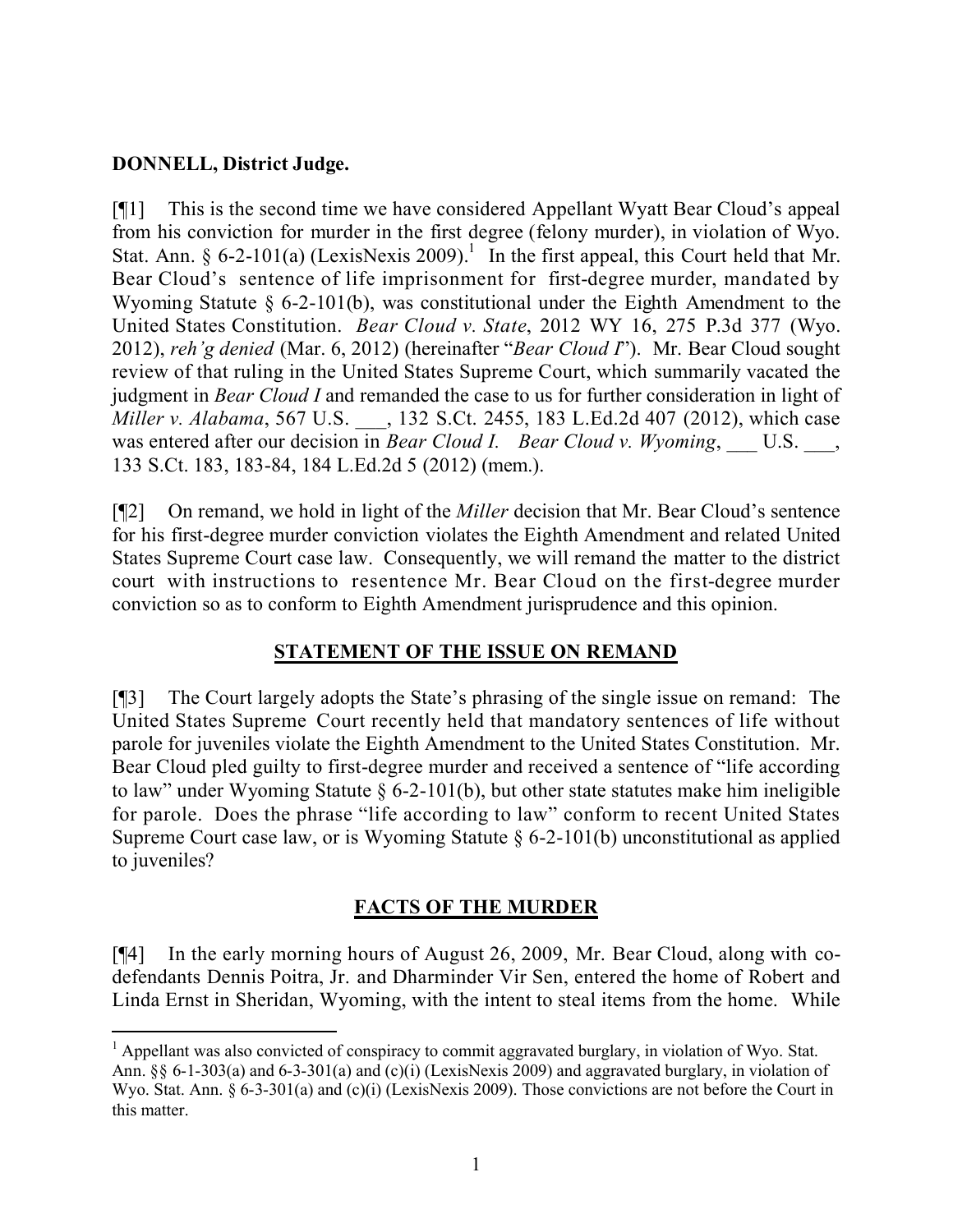committing this burglary, Mr. Sen shot and killed Mr. Ernst. Mr. Bear Cloud was sixteen years old at the time; Mr. Sen, fifteen; and Mr. Poitra was eighteen.

[¶5] In the several days prior to the murder, during meetings at Mr. Bear Cloud's residence, the three planned to commit a series of armed burglaries. They obtained weapons (including a knife, a 9mm handgun, and a bat) and a map, planned the location of the burglaries, and obtained dark clothing and masks to conceal their identity. During this planning phase, Mr. Bear Cloud and Mr. Sen broke into a pickup truck and stole the handgun that Mr. Sen later used to kill Mr. Ernst.

[¶6] Early in the morning on August 26, 2009, the three broke into the Ernst home as the second of their targeted residences. At the time of their entry, Mr. Poitra had the handgun and the knife; Mr. Sen possessed the bat. As they proceeded to the basement to search for items to steal, they passed the master bedroom and observed Mr. and Mrs. Ernst asleep. After some searching, Mr. Sen obtained the handgun from Mr. Poitra, stating that he wanted to force Mr. Ernst to open a safe located in the basement.

[¶7] The three cohorts returned upstairs, and Mr. Poitra and Mr. Sen entered the master bedroom. Mr. Bear Cloud apparently was on the same floor, but not in the Ernsts' bedroom. After waking Mr. Ernst, Mr. Sen yelled something at Mr. Ernst and then shot him three times, killing him. The trio then fled back to Mr. Bear Cloud's residence.

# **RELEVANT PROCEDURAL HISTORY**

[¶8] On September 8, 2010, Mr. Bear Cloud entered "cold" guilty pleas to all three charges. On January 10, 2011, he filed a motion challenging the constitutionality of a life sentence for a juvenile convicted of first-degree murder. The district court held a sentencing hearing on February 9, 2011, where it denied the constitutional challenge.

[¶9] The district court sentenced Mr. Bear Cloud to 20–25 years in prison on the aggravated burglary conviction; life imprisonment according to law on the first-degree murder conviction, to be served consecutively to the sentence for aggravated burglary; and 20–25 years in prison on the conspiracy to commit aggravated burglary conviction, to be served concurrently with the first-degree murder sentence but consecutively to the aggravated burglary sentence. Only the life sentence for first-degree murder is at issue in this appeal.

[¶10] In his first appeal, Mr. Bear Cloud raised seven issues. Of pertinence here, Mr. Bear Cloud argued that his mandatory sentence of life imprisonment for first-degree murder was cruel and unusual and, therefore, in violation of the Eighth Amendment. We held that the sentence did not violate the Eighth Amendment, and we affirmed Mr. Bear Cloud's convictions and sentence. *Bear Cloud I*, ¶¶ 81-88, 275 P.3d at 411-13. We stated, "Wyo. Stat. Ann. § 6-2-101(b) is not rendered unconstitutional by its mandatory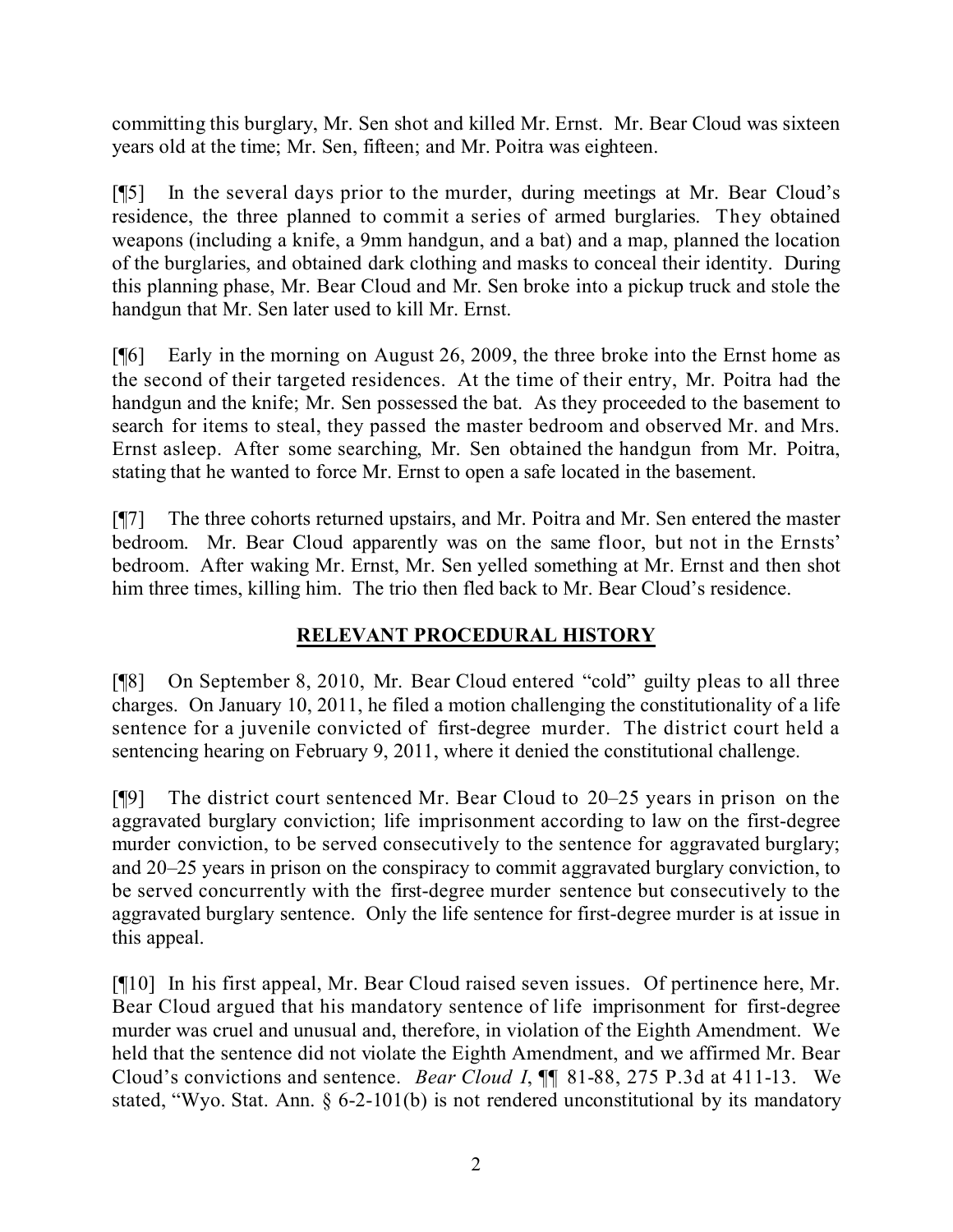sentencing structure, even as applied to a juvenile offender, and particularly in light of the district court's ability to consider mitigating circumstances when considering whether to transfer proceedings to juvenile court." *Id.*, ¶ 87, 275 P.3d at 413.

[¶11] After that decision, the United States Supreme Court issued *Miller*, 567 U.S. \_\_\_, 132 S.Ct. 2455, where it held that "the Eighth Amendment forbids a sentencing scheme that mandates life in prison without possibility of parole for juvenile offenders." *Id.,* 567 U.S. at  $\qquad$ , 132 S.Ct. at 2469. The Court reasoned, "By making youth (and all that accompanies it) irrelevant to imposition of that harshest prison sentence, such a scheme poses too great a risk of disproportionate punishment." *Id.*

[¶12] Based on *Miller*, Mr. Bear Cloud petitioned the United States Supreme Court to overturn this Court's prior decision. By summary disposition, the United States Supreme Court granted the petition for writ of certiorari, vacated the judgment in *Bear Cloud I*, and remanded the case for further consideration in light of *Miller*. *Bear Cloud v. State*, U.S. at  $\qquad$ , 133 S.Ct. at 183-84.

# **STANDARD OF REVIEW**

[¶13] This Court considers a challenge to the constitutionality of a statute *de novo*. Issues of constitutionality present questions of law. We review questions of law under a *de novo* standard of review and afford no deference to the district court's determinations on the issues. *Anderson v. Bommer*, 926 P.2d 959, 961 (Wyo. 1996).

[¶14] This appeal also requires the Court to interpret and apply the statutes governing sentencing for first-degree murder and parole eligibility. Statutory interpretation is a question of law, which we consider *de novo*. *Spreeman v. State*, 2012 WY 88, ¶ 6, 278 P.3d 1159, 1161 (Wyo. 2012).

## **DISCUSSION**

[¶15] When considering whether a statute is constitutional, we will presume it so and resolve any doubt in favor of its constitutionality. *Reiter v. State*, 2001 WY 116, ¶ 7, 36 P.3d 586, 589 (Wyo. 2001). "[Appellant] bears the burden of proving the statute is unconstitutional." *Id*.

[¶16] While the *Miller* decision serves as the impetus for us to reconsider the constitutionality of Mr. Bear Cloud's sentencing, it is useful to begin by reviewing the pertinent United States Supreme Court cases that guide our decision today.

## **I. Relevant Eighth Amendment Jurisprudence**

[¶17] We begin by setting forth the basic structure underlying Eighth Amendment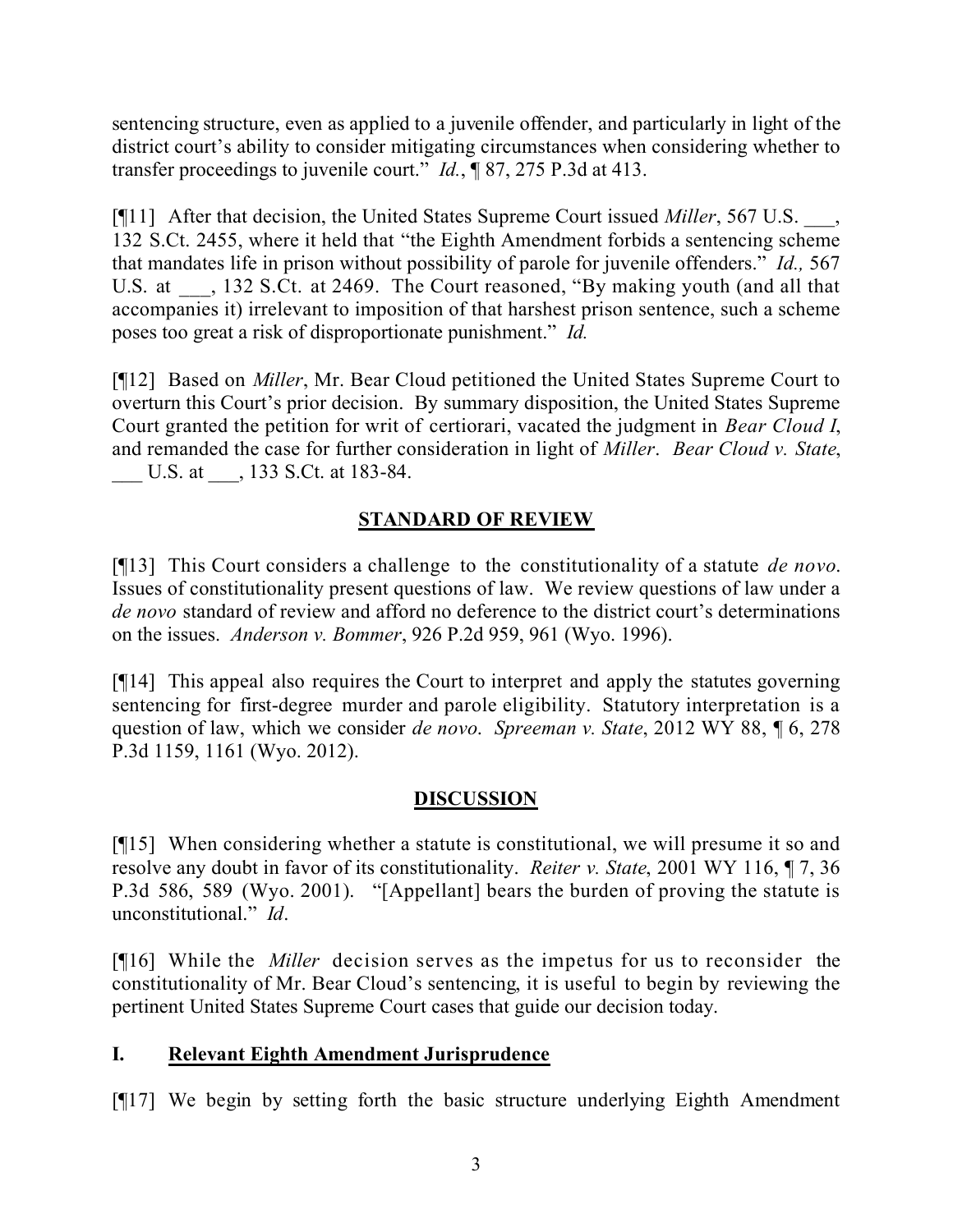considerations before reviewing related United States Supreme Court case law.

#### **A. Framework for Eighth Amendment Analysis**

[¶18] The Eighth Amendment prohibits punishments that are inherently barbaric or disproportionate to the crime.

> The Eighth Amendment states: "Excessive bail shall not be required, nor excessive fines imposed, nor cruel and unusual punishments inflicted." To determine whether a punishment is cruel and unusual, courts must look beyond historical conceptions to "the evolving standards of decency that mark the progress of a maturing society." *Estelle v. Gamble,* 429 U.S. 97, 102, 97 S.Ct. 285, 50 L.Ed.2d 251 (1976) (quoting *Trop v. Dulles,* 356 U.S. 86, 101, 78 S.Ct. 590, 2 L.Ed.2d 630 (1958) (plurality opinion)). "This is because '[t]he standard of extreme cruelty is not merely descriptive, but necessarily embodies a moral judgment. The standard itself remains the same, but its applicability must change as the basic mores of society change.'" *Kennedy v. Louisiana,* 554 U.S. 407, 419, 128 S.Ct. 2641, 2649, 171 L.Ed.2d 525, 538 (2008) (quoting *Furman v. Georgia,* 408 U.S. 238, 382, 92 S.Ct. 2726, 33 L.Ed.2d 346 (1972) (Burger, C.J., dissenting)).

> The Cruel and Unusual Punishments Clause prohibits the imposition of inherently barbaric punishments under all circumstances. *See, e.g., Hope v. Pelzer,* 536 U.S. 730, 122 S.Ct. 2508, 153 L.Ed.2d 666 (2002). "[P]unishments of torture," for example, "are forbidden." *Wilkerson v. Utah,* 99 U.S. 130, 136, 25 L.Ed. 345 (1879). These cases underscore the essential principle that, under the Eighth Amendment, the State must respect the human attributes even of those who have committed serious crimes.

> For the most part, however, the Court's precedents consider punishments challenged not as inherently barbaric but as disproportionate to the crime. The concept of proportionality is central to the Eighth Amendment. Embodied in the Constitution's ban on cruel and unusual punishments is the "precept of justice that punishment for crime should be graduated and proportioned to [the] offense." *Weems v. United States,* 217 U.S. 349, 367, 30 S.Ct. 544, 54 L.Ed. 793 (1910).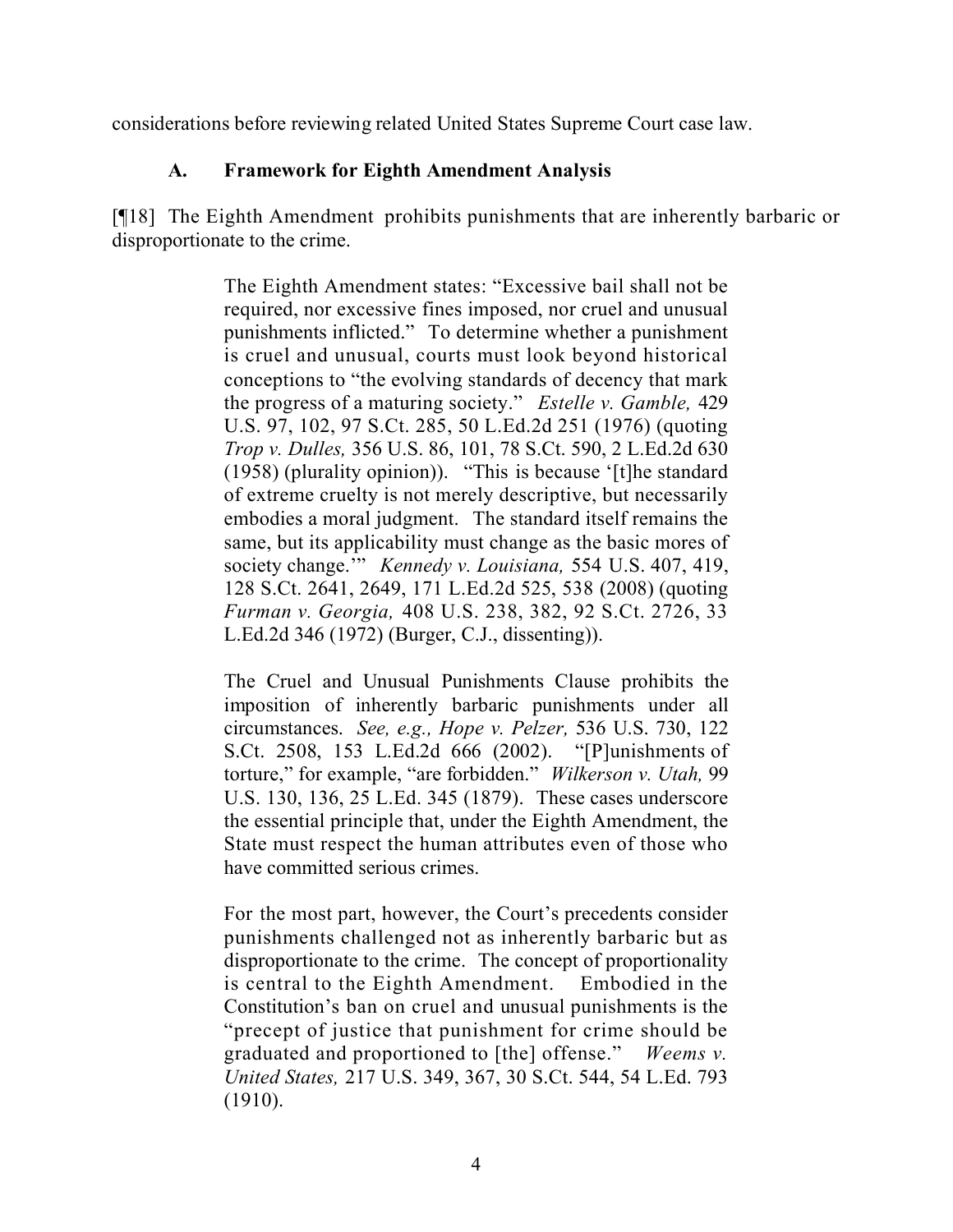*Graham v. Florida*, 560 U.S. \_\_\_, 130 S.Ct. 2011, 2021, 176 L.Ed.2d 825 (2010).

## **B.** *Solem v. Helm***: The Possibility of Executive Clemency is Not Equivalent to the Possibility of Parole**

[¶19] In *Solem v. Helm*, 463 U.S. 277, 103 S.Ct. 3001, 77 L.E.2d 637 (1983), a case involving a conviction for writing a bad check, the Court stated, "As a matter of law, parole and commutation are different concepts, despite some surface similarities." *Id.* 463 U.S. at 300, 103 S.Ct. at 3015. There, South Dakota had a parole and commutation system very similar to Wyoming's current system. Specifically, the South Dakota statute prevented any person sentenced to life imprisonment from being eligible for parole. *Id.*, 463 U.S. at 282, 103 S.Ct. at 3005-06. The South Dakota Governor was authorized to commute a life sentence to a term of years, and, upon such commutation, the person would then become eligible for parole. *Id.* Unless commutation occurred, however, a person serving a life sentence would never be eligible for parole. *Id.*

[¶20] The United States Supreme Court determined that such a system does not provide a meaningful opportunity for release.

> Parole is a regular part of the rehabilitative process. Assuming good behavior, it is the normal expectation in the vast majority of cases. The law generally specifies when a prisoner will be eligible to be considered for parole, and details the standards and procedures applicable at that time. Thus it is possible to predict, at least to some extent, when parole might be granted. Commutation, on the other hand, is an *ad hoc* exercise of executive clemency. A Governor may commute a sentence at any time for any reason without reference to any standards.

*Id.*, 463 U.S. at 300-01, 103 S.Ct. at 3015 (internal citations omitted). Thus, in *Solem*, the Court concluded that the possibility of commutation by the governor "is nothing more than a hope for 'an *ad hoc* exercise of clemency,'" which does not equate to the possibility of parole. *Id.*, 463 U.S. at 303, 103 S.Ct. at 3016. Notably, *Solem* did not involve a juvenile offender, but its holdings laid the foundation for the cases involving juveniles that followed years later.

# **C.** *Roper v. Simmons***: Death Penalty is Unconstitutional for Juveniles**

[¶21] Commencing in 2005, the United States Supreme Court issued a series of decisions pertaining to the Eighth Amendment's effect on juveniles. In *Roper v. Simmons*, 543 U.S. 551, 125 S.Ct. 1183, 161 L.Ed.2d 1 (2005), the Court held that "[t]he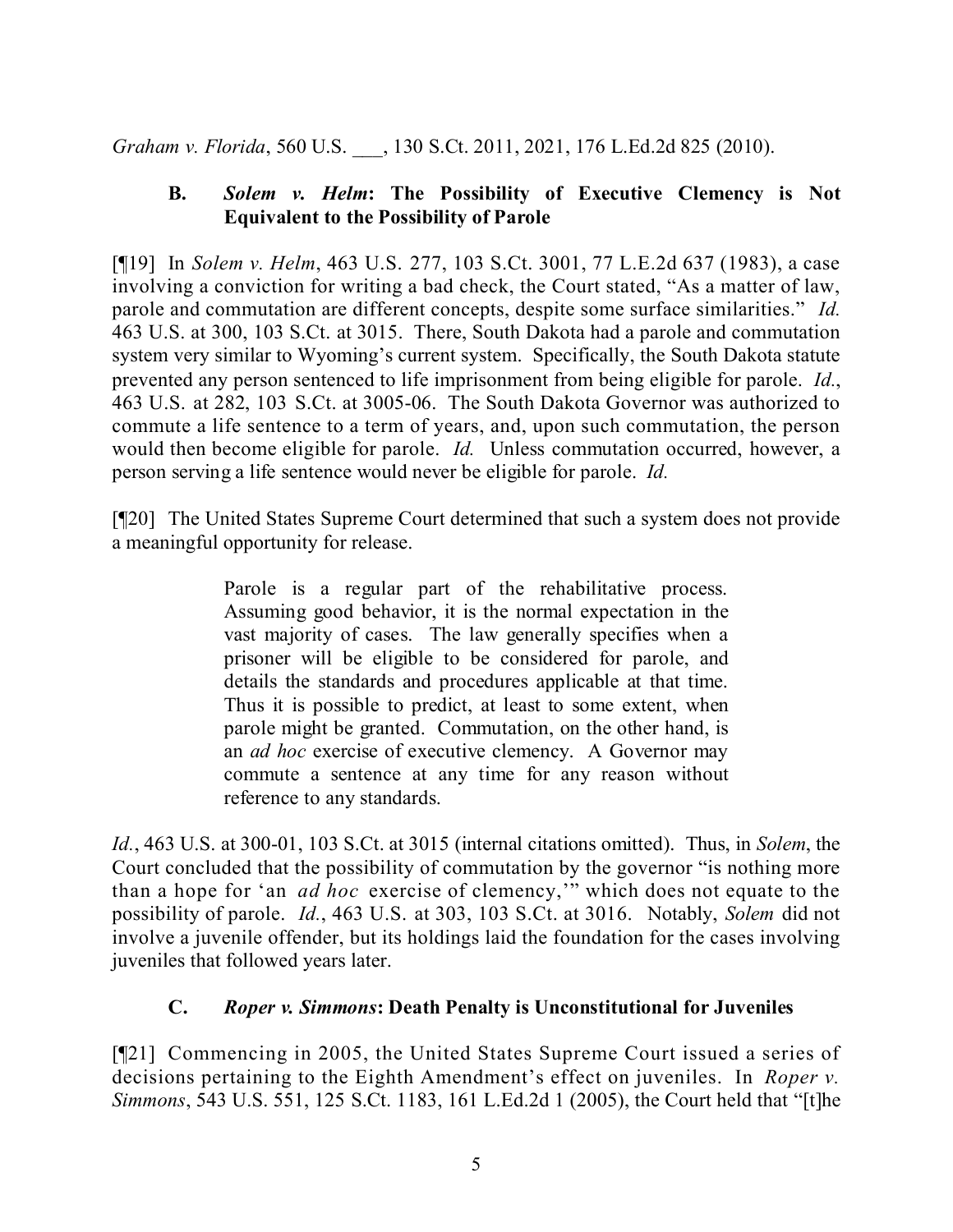Eighth and Fourteenth Amendments forbid imposition of the death penalty on offenders who were under the age of 18 when their crimes were committed." *Id.*, 543 U.S. at 578, 125 S.Ct. at 1200.

[¶22] Importantly, the Court discussed differences between juveniles and adult offenders, including: (1) a juvenile's "lack of maturity and an underdeveloped sense of responsibility;" (2) a juvenile's increased susceptibility to "negative influences and outside pressures, including peer pressure;" and (3) the idea that "the character of a juvenile is not as well formed as that of an adult. The personality traits of juveniles are more transitory, less fixed." *Id.,* 543 U.S. at 569-70, 125 S.Ct. at 1195. These differences between juveniles and adults would play a pivotal role in *Miller*.

## **D.** *Graham v. Florida***: Life Imprisonment Without Parole is Unconstitutional for Juveniles Committing Non-Homicide Crimes**

[¶23] Next, in *Graham*, the Court held that "for a juvenile offender who did not commit homicide the Eighth Amendment forbids the sentence of life without parole." *Id.,* 560 U.S. at  $\qquad$ , 130 S.Ct. at 2030. The Court continued, "A juvenile is not absolved of responsibility for his actions, but his transgression 'is not as morally reprehensible as that of an adult." *Id.*, 560 U.S. at  $\qquad$ , 130 S.Ct. at 2026. Again the Court commented on the inherent differences between adult and juvenile offenders:

> No recent data provide reason to reconsider the Court's observations in *Roper* about the nature of juveniles. As petitioner's *amici* point out, developments in psychology and brain science continue to show fundamental differences between juvenile and adult minds. For example, parts of the brain involved in behavior control continue to mature through late adolescence. Juveniles are more capable of change than are adults, and their actions are less likely to be evidence of "irretrievably depraved character" than are the actions of adults. *Roper,* 543 U.S., at 570, 125 S.Ct. 1183. It remains true that "[f]rom a moral standpoint it would be misguided to equate the failings of a minor with those of an adult, for a greater possibility exists that a minor's character deficiencies will be reformed." *Ibid.* These matters relate to the status of the offenders in question; and it is relevant to consider next the nature of the offenses to which this harsh penalty might apply.

*Id.*, 560 U.S. at \_\_\_, 130 S.Ct. at 2026-27 (some citations omitted).

[¶24] Finally, and of particular significance to Mr. Bear Cloud's case, Florida had no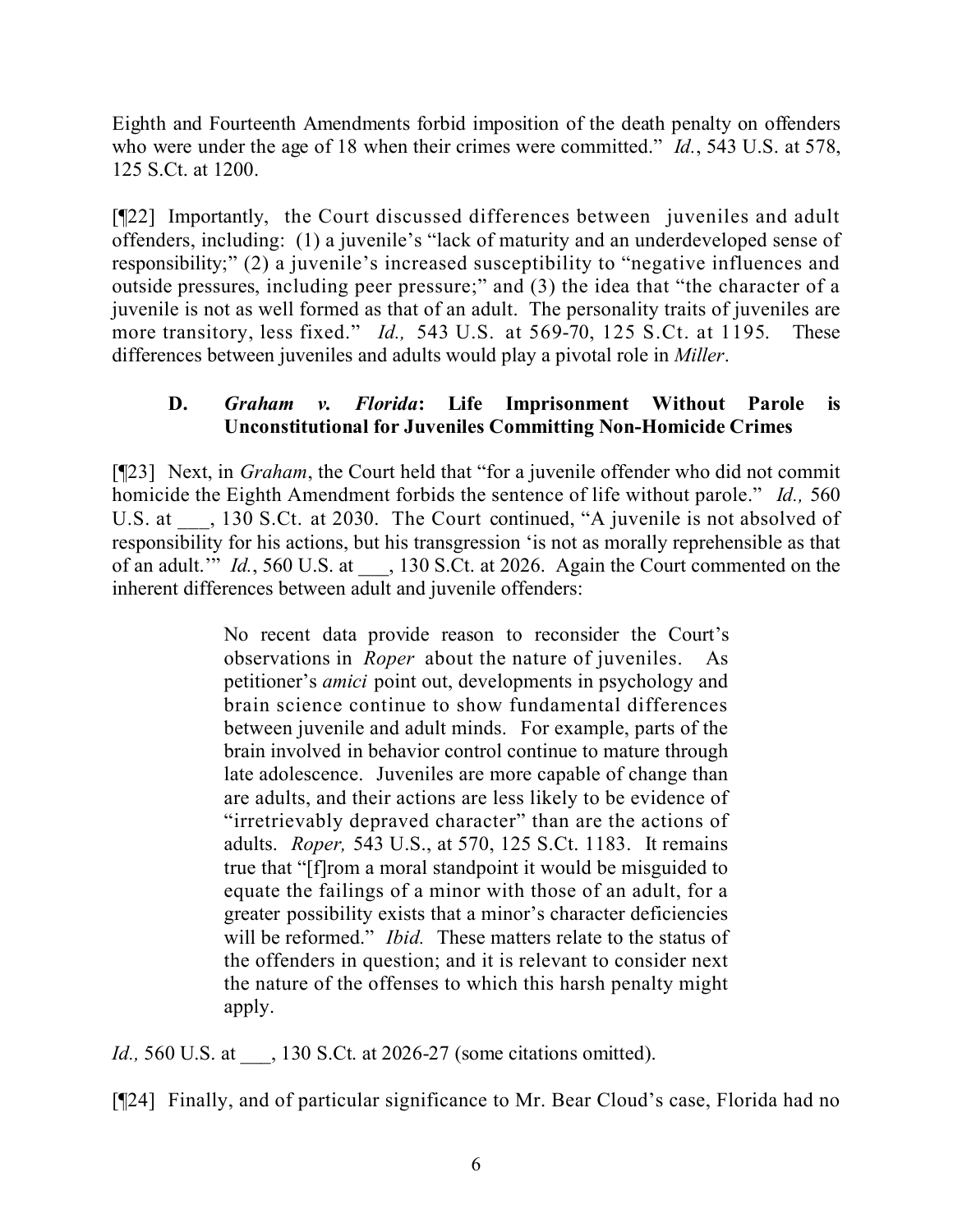parole system at the time, so executive clemency was Graham's only chance for release. *Id.*, 560 U.S. at  $\qquad$ , 130 S.Ct. at 2020. The Court, citing *Solem*, explained that a sentence of life without parole "deprives the convict of the most basic liberties without giving hope of restoration, except perhaps by executive clemency—the remote possibility of which does not mitigate the harshness of the sentence." *Id.,* 560 U.S. at \_\_\_, 130 S.Ct. at 2027 (citing *Solem*, 463 U.S. at 300-01, 103 S.Ct. 3001).

#### **E.** *Miller v. Alabama***: Mandatory Life Imprisonment Without Parole is Unconstitutional for Juveniles, Regardless of the Crime**

[¶25] The United States Supreme Court's evolution on this issue finally led to *Miller*, 567 U.S. \_\_\_, 132 S.Ct. 2455. There, the Court held "that **mandatory** life without parole for those under the age of 18 at the time of their crimes violates the Eighth Amendment's prohibition on 'cruel and unusual punishments.'" *Id.*, 567 U.S. at 132 S.Ct. at 2460 (emphasis added).

[¶26] Like *Roper* and *Graham*, the majority in *Miller* reviewed the inherent differences between juveniles and adults. The Court considered how the dissimilar characteristics impact the appropriateness of a life sentence without parole for a juvenile, stating, "'An offender's age' . . . 'is relevant to the Eighth Amendment,' and so 'criminal procedure laws that fail to take defendants' youthfulness into account at all would be flawed.'" *Id.,* 567 U.S. at \_\_\_, 132 S.Ct. at 2465-66 (quoting *Graham*, 130 S.Ct. at 2031). The Court reaffirmed the importance "that a sentencer have the ability to consider the 'mitigating qualities of youth.'" *Id.,* 567 U.S. at \_\_\_, 132 S.Ct. at 2467 (quoting *Johnson v. Texas*, 509 U.S. 350, 367, 113 S.Ct. 2658, 125 L.Ed.2d 290 (1993)). The Court explained that the flaw of imposing a mandatory life sentence without parole on a juvenile is it prevents the sentencing court from considering the defendant's youth, other attendant characteristics, and the circumstances of the crime:

> Such mandatory penalties, by their nature, preclude a sentencer from taking account of an offender's age and the wealth of characteristics and circumstances attendant to it. Under these schemes, every juvenile will receive the same sentence as every other—the 17–year–old and the 14–year– old, the shooter and the accomplice, the child from a stable household and the child from a chaotic and abusive one. And still worse, each juvenile (including these two 14–year–olds) will receive the same sentence as the vast majority of adults committing similar homicide offenses—but really, as *Graham* noted, a *greater* sentence than those adults will serve. In meting out the death penalty, the elision of all these differences would be strictly forbidden. And once again, *Graham* indicates that a similar rule should apply when a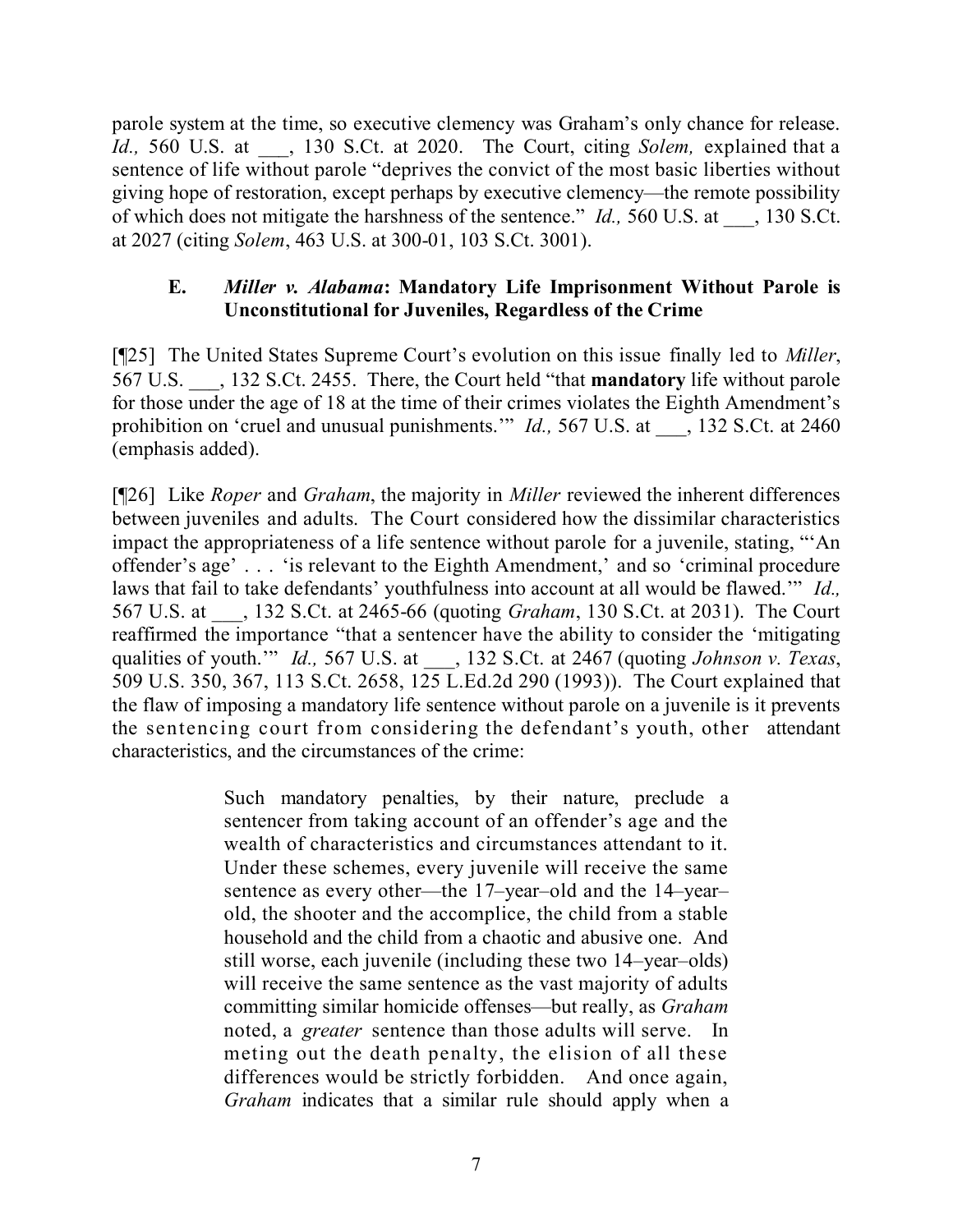juvenile confronts a sentence of life (and death) in prison.

*Id.*, 567 U.S. at  $\qquad$ , 132 S.Ct. at 2467-68 (footnote omitted).

[¶27] Notably, the *Miller* majority refused to categorically bar sentencing juveniles to life imprisonment without the possibility of parole. The Court stated that "we do not foreclose a sentencer's ability to make that judgment in homicide cases, we require [the sentencer] to take into account how children are different, and how those differences counsel against irrevocably sentencing them to a lifetime in prison." *Id.*, 567 U.S. at 132 S.Ct. at 2468 (footnote omitted). The Court went on to note, however, that such sentences should be "uncommon":

> But given all we have said in *Roper, Graham* and this decision about children's diminished culpability and heightened capacity for change, we think appropriate occasions for sentencing juveniles to this harshest possible penalty will be uncommon. That is especially so because of the great difficulty we noted in *Roper* and *Graham* of distinguishing at the early age between 'the juvenile offender who crime reflects unfortunate yet transient immaturity, and the rare juvenile offender whose crime reflects irreparable corruption.'

*Id.*, 567 U.S. at \_\_\_, 132 S.Ct. at 2469.

[¶28] In sum, *Miller* requires

a judge or jury must have the opportunity to consider mitigating circumstances before imposing the harshest possible penalty for juveniles. By requiring that all children convicted of homicide receive lifetime incarceration without possibility of parole, regardless of their age and age-related characteristics and the nature of their crimes, the mandatory sentencing schemes before us violate this principle of proportionality, and so the Eighth Amendment's ban on cruel and unusual punishment.

*Id.*, 567 U.S. at \_\_\_, 132 S.Ct. at 2475.

#### **II. Applying** *Solem***,** *Graham***, and** *Miller* **to Wyoming's Sentencing and Parole Structure for First-Degree Murder**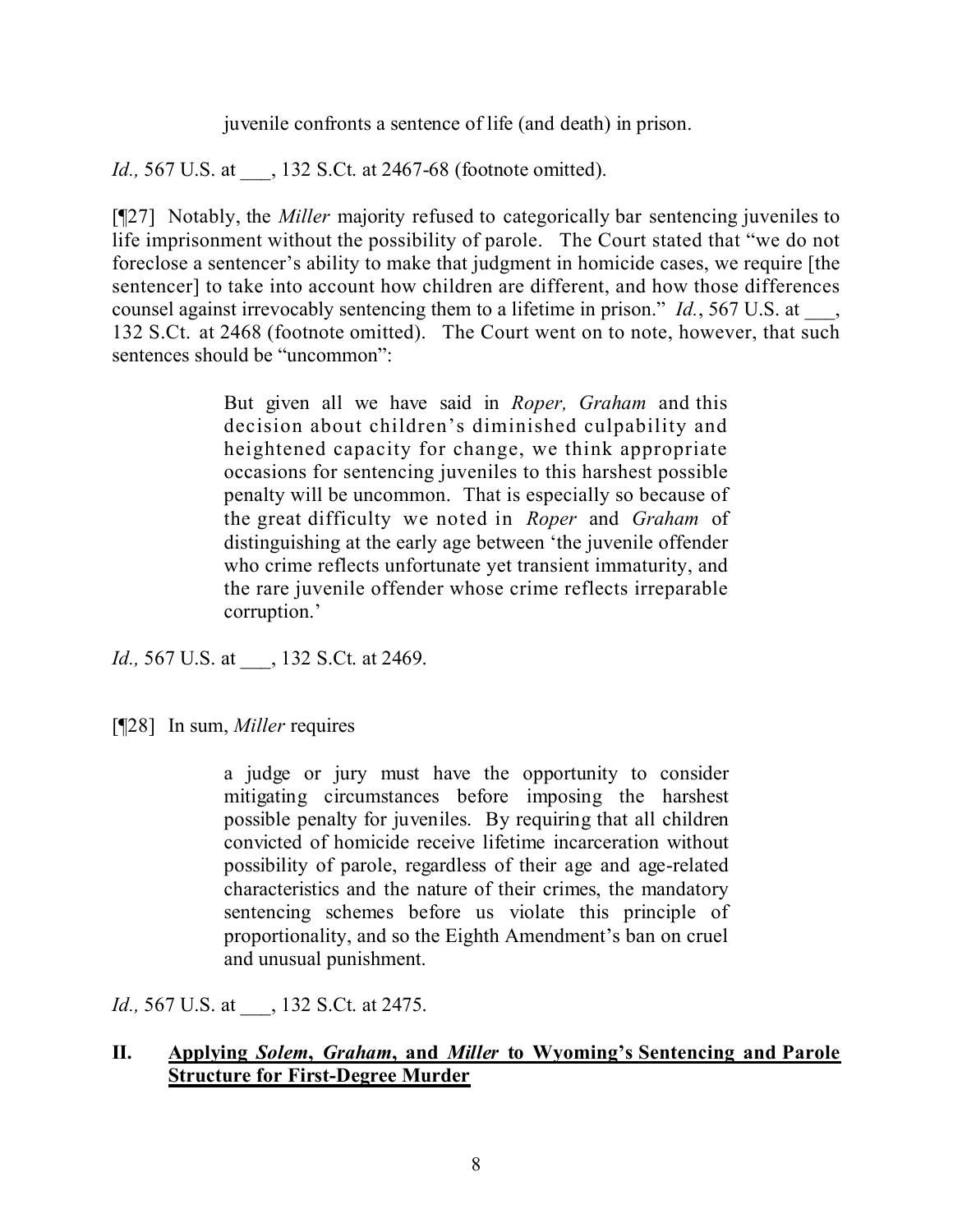[¶29] In considering the effect of United States Supreme Court jurisprudence on Wyoming's current sentencing and parole statutes, we must interpret the relevant statutes.

# **A. Rules of Statutory Interpretation**

[¶30] This Court's rules of statutory interpretation and application are well-known:

This court interprets statutes by giving effect to the legislature's intent. . . . We begin by making an inquiry relating to the ordinary and obvious meaning of the words employed according to their arrangement and connection. . . . We give effect to every word, clause, and sentence and construe together all components of a statute *in pari materia* . ... If a statute is clear and unambiguous, we simply give effect to its plain meaning. Only when we find a statute to be ambiguous do we resort to the general principles of statutory construction. An ambiguous statute is one whose meaning is uncertain because it is susceptible to more than one interpretation.

It is a basic rule of statutory construction that courts may try to determine legislative intent by considering the type of statute being interpreted and what the legislature intended by the language used, viewed in light of the objects and purposes to be accomplished. . . .

We are guided by the full text of the statute, paying attention to its internal structure and the functional relation between the parts and the whole. Each word of a statute is to be afforded meaning, with none rendered superfluous. Further, the meaning afforded to a word should be that word's standard popular meaning unless another meaning is clearly intended. If the meaning of a word is unclear, it should be afforded the meaning that best accomplishes the statute's purpose.

*LM v. Laramie County Dep't of Family Servs. (In re MN),* 2007 WY 189, ¶¶ 4–5, 171 P.3d 1077, 1079–80 (Wyo. 2007) (internal citations omitted and parentheses and quotation marks omitted). Additionally, we presume that the Wyoming Legislature "intended a reasonable, just, and constitutional result." *Kunkle v. State ex rel. Wyoming Workers' Safety & Comp. Div.*, 2005 WY 49, ¶ 11, 109 P.3d 887, 890 (Wyo. 2005).

## **B. Analysis**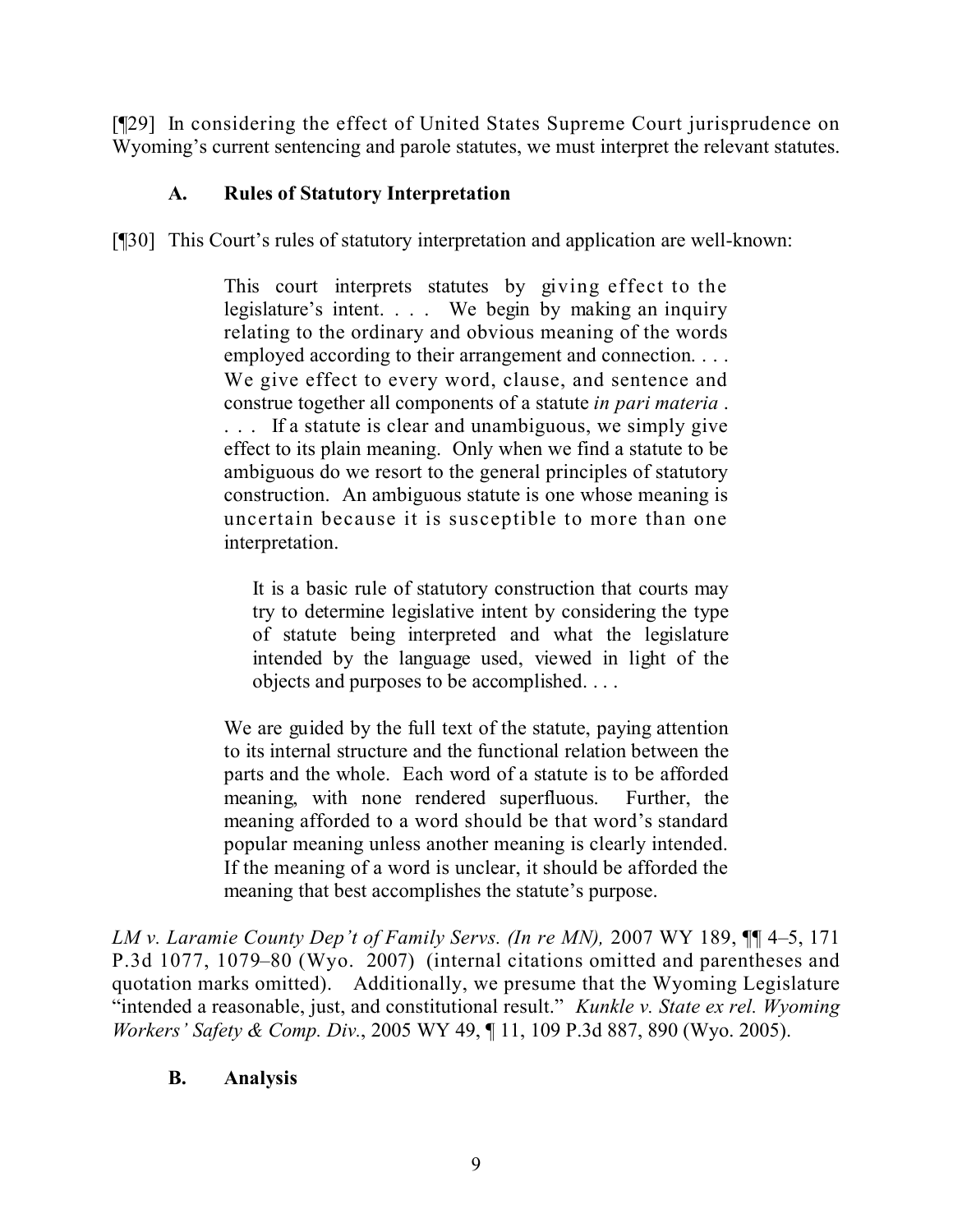[¶31] The language of the statutes in question is clear and unambiguous. Wyoming Statute § 6-2-101(b), under which Mr. Bear Cloud was sentenced, states:

> A person convicted of murder in the first degree shall be punished by death, life imprisonment without parole or life imprisonment according to law, except that no person shall be subject to the penalty of death for any murder committed before the defendant attained the age of eighteen (18) years.

Wyo. Stat. Ann. § 6-2-101(b) (LexisNexis 2009).<sup>2</sup> Thus, Wyoming provides two possible sentences for a juvenile convicted of first-degree murder: life imprisonment without the possibility of parole or life imprisonment "according to law." *Id.* 

[¶32] The conflict with United States Supreme Court decisions arises because two other statutes prohibit parole for any person serving a life sentence of either sort:

> The [parole] board may grant a parole to any person imprisoned in any institution under sentence, **except a sentence of life imprisonment without parole or a life sentence**, ordered by any district court of this state, provided the person has served the minimum term pronounced by the trial court less good time, if any, granted under rules promulgated pursuant to W.S. 7-13-420.

Wyo. Stat. Ann. § 7-13-402(a) (LexisNexis 2009) (emphasis added).

A sentence of life or life imprisonment which is not specifically designated as a sentence of life imprisonment without parole is subject to commutation by the governor. A person sentenced to life or life imprisonment is not eligible for parole unless the governor has commuted the person's sentence to a term of years.

Wyo. Stat. Ann. § 6-10-301(c) (LexisNexis 2009); *see also Weldon v. State*, 800 P.2d 513, 514 (Wyo. 1990) (stating that "the only remission except death that can be provided from the life sentence is by action through the executive power of commutation"). Thus, the only way that a person serving a life sentence according to law may become eligible for parole in Wyoming is if the governor commutes the life sentence to a term of years.

[¶33] As discussed earlier, the United States Supreme Court has refused to equate the

 $\overline{a}$ 

<sup>&</sup>lt;sup>2</sup> The 2009 versions of the statutes are quoted here because they were applicable at Mr. Bear Cloud's sentencing, and there have been no substantive changes to any of these statutory subsections since.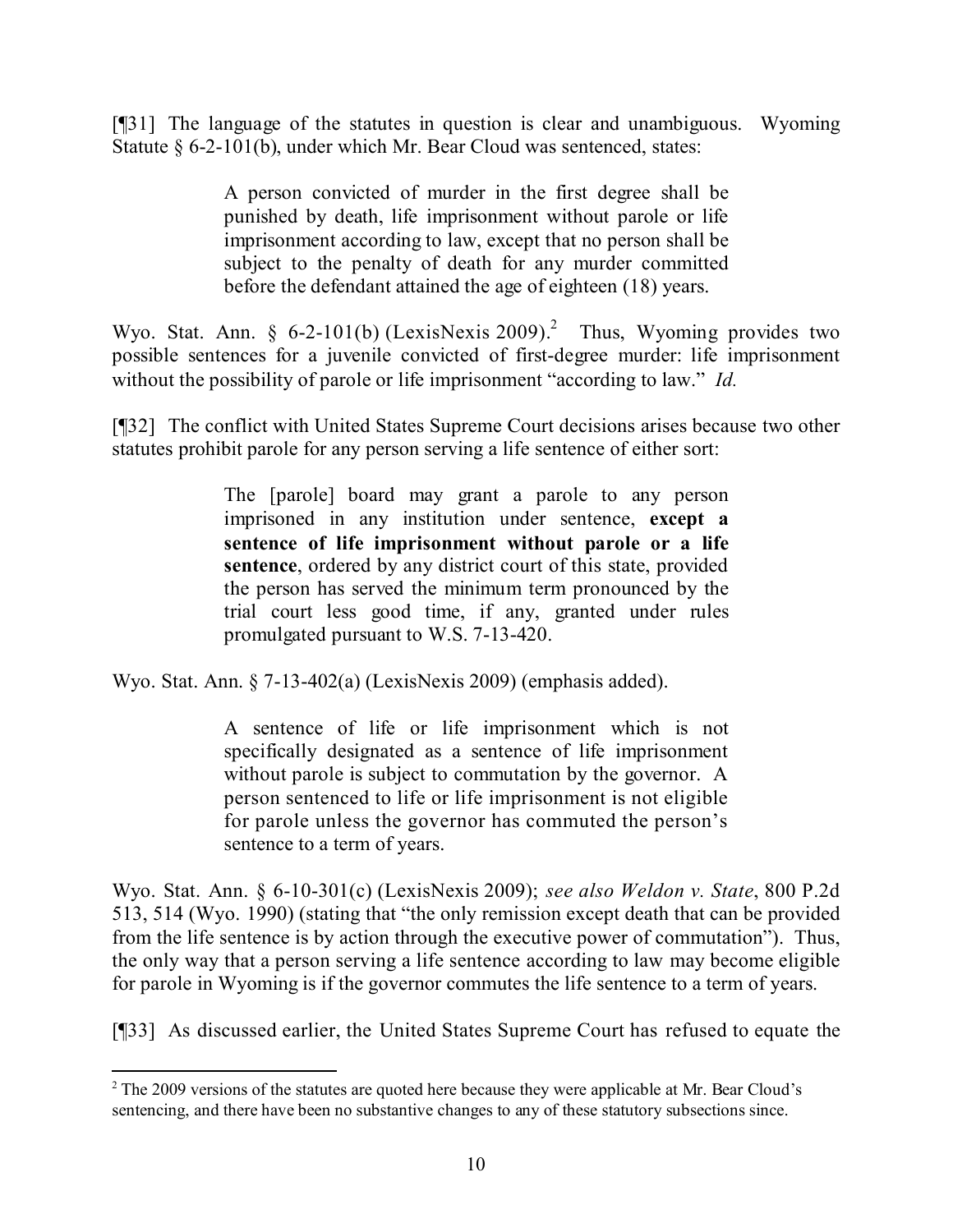hope of executive clemency and subsequent parole to the realistic possibility of parole. *Solem*, 463 U.S. at 300-01, 103 S.Ct. at 3015. The practical effect of disregarding the possibility of executive clemency in Wyoming is that "life imprisonment according to law" becomes practically identical to "life imprisonment without parole" because both exclude any real possibility of parole. Taking these three statutes together, we conclude that both possible sentences for first-degree murder in Wyoming violate *Miller's* prohibition against mandatory sentences of life without the possibility of parole for juveniles. *See Miller*, 567 U.S. at \_\_\_, 132 S.Ct. at 2467-68.

[¶34] We conclude as well, based upon *Solem*, *Graham*, and *Miller*, that Wyoming's current sentencing and parole scheme for persons convicted of first-degree murder, which murder occurred before those persons were 18 years of age, violates the Eighth Amendment because it has the practical effect of mandating life in prison without the possibility of parole. *See Miller*, 567 U.S. at \_\_\_, 132 S.Ct. at 2469.

# **III. Consequences of** *Miller* **on Sentences for Juveniles Convicted of First-Degree Murder in Wyoming**

[¶35] We recognize that the authority to determine possible penalties for criminal offenses is vested in the Wyoming Legislature. We also readily acknowledge that it is "axiomatic under our system of government that courts may not legislate." *Midwest Hotel Co. v. State Bd. of Equalization*, 39 Wyo. 461, 273 P. 696, 697 (1929). While we acknowledge our role in interpreting rather than rewriting the law, we must provide guidance to the district courts that will face sentencing issues on remand in this case and in other pending cases, at least until the Legislature amends the sentencing scheme for juveniles in Wyoming to accord with *Miller* and other Eighth Amendment jurisprudence. Therefore, we provide the following framework to assure sentencing for juveniles convicted of first-degree murder in compliance with United States Supreme Court law while simultaneously supplying a consistent methodology for the district courts to implement pending future action from our Legislature.

[¶36] Mr. Bear Cloud was sentenced to life imprisonment "according to law." Wyoming's statutes do not define what body of law governs the phrase "according to law;" consequently, we consider its everyday, common meaning. *See State ex rel. Wyoming Dept. of Revenue v. Hanover Compression, LP*, 2008 WY 138, ¶ 10, 196 P.3d 781, 785 (Wyo. 2008) ("Such term is not statutorily defined, thus a determination of legislative intent allows consideration of the undefined term according to its common meaning."). This Court concludes that the phrase must include United States Supreme Court case law for the simple reason that the decisions of that Court *are* the law, as binding upon the States as any acts of the legislative bodies. In turn, *Miller* requires that we hold Wyoming Statutes § 6-10-301(c) and § 7-13-402(a), the statutes which bar parole for offenders serving life sentences, unconstitutional as applied to juveniles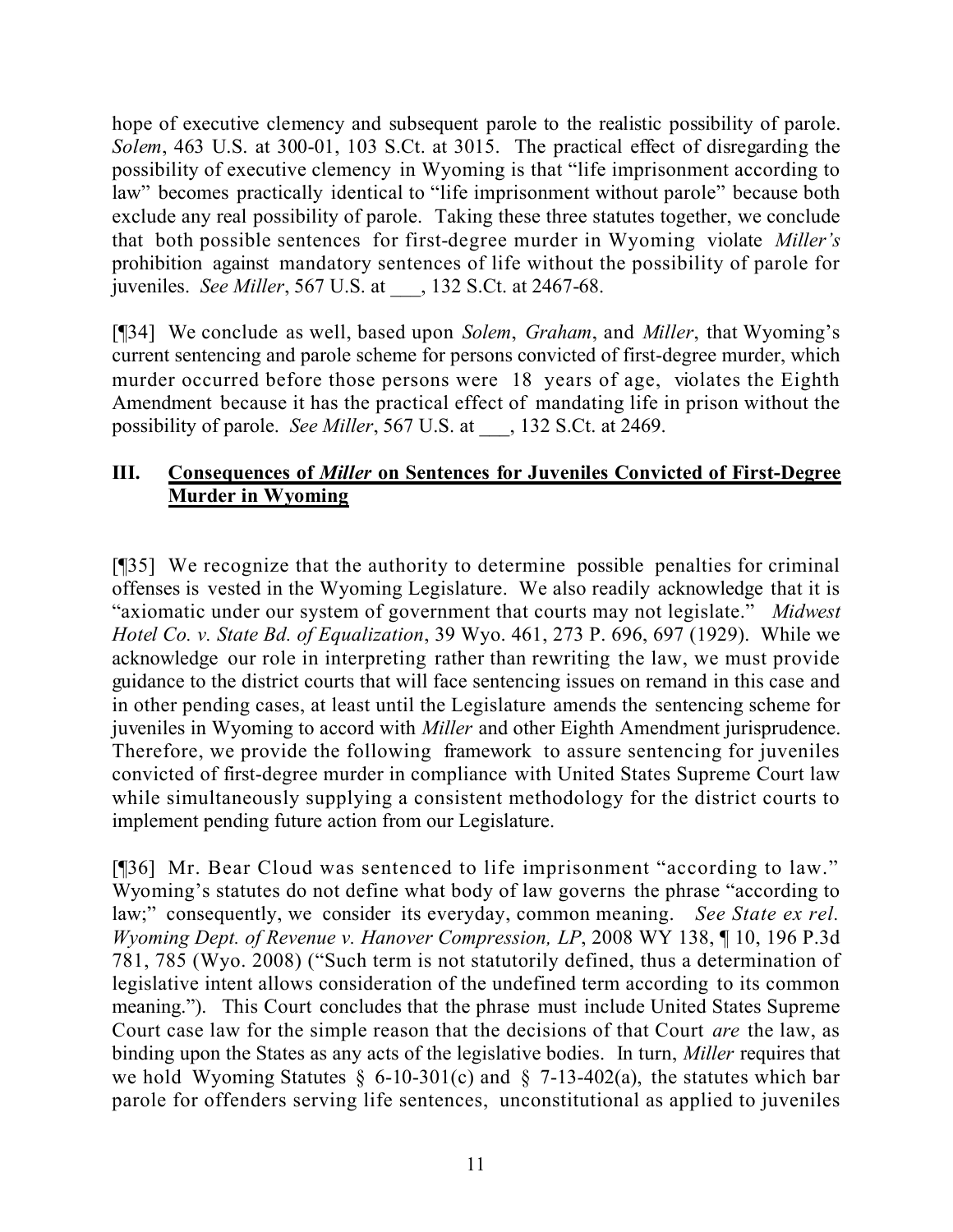sentenced to life imprisonment according to law because these two statutes effectively mandate a sentence of life in prison without the possibility of parole for juvenile offenders. *See Miller*, 567 U.S. at \_\_\_, 132 S.Ct. at 2469 (holding that "the Eighth Amendment forbids a sentencing scheme that mandates life in prison without possibility of parole for juvenile offenders"). By holding these statutes inapplicable to juveniles sentenced to life according to law, Wyoming's sentencing scheme for first-degree murder complies with the dictates of *Solem*, *Graham*, and *Miller*. *See supra* ¶¶ 19-28. Importantly, however, Wyoming Statute § 6-2-101(b), under which Mr. Bear Cloud was sentenced, is upheld as constitutional. *See Miller,* 567 U.S. at \_\_\_, 132 S.Ct. at 2469 (refusing to categorically bar a sentence of life without parole for juveniles convicted of homicide).

[¶37] We find this statutory interpretation most appropriate for two reasons. First, it minimizes our intrusion into any legislative function while allowing trial courts to impose the existing possible statutory sentences for first-degree murder in a constitutionally permissible way. Second, it separates "life imprisonment without parole" from "life imprisonment according to law," making them truly discrete, individual punishments when applied to juveniles.

[¶38] Accordingly, we hold that Wyoming Statutes  $\S$ § 6-10-301(c) and 7-13-402(a) are unconstitutional as applied to juveniles who have been sentenced to life imprisonment according to law under Wyoming Statute  $\S$  6-2-101(b). As noted above, these statutes prevent a juvenile who has been sentenced to life imprisonment for first-degree murder from having a meaningful opportunity for parole in violation of the Eighth Amendment. These statutes also fail to provide a sentencing court the discretion to determine whether a juvenile homicide offender should be eligible for parole at some point in the future, as United States Supreme Court case law requires.

# **IV. Complying with** *Solem***,** *Graham***, and** *Miller* **in Wyoming**

[¶39] The United States Supreme Court's case law reviewed above requires a different sentencing scheme for juvenile homicide offenders than that imposed in Mr. Bear Cloud's case.

# **A.** *Miller's* **Strictures**

[¶40] It is important to determine the parameters of *Miller* in order to provide sufficient guidance to district courts facing the prospect of sentencing a juvenile convicted of committing first-degree murder. Consistent with *Graham* and *Roper*, the majority opinion in *Miller* requires that "a judge or jury must have the opportunity to consider mitigating circumstances before imposing the harshest penalty for juveniles." *Miller*, 567 U.S. at \_\_\_, 132 S.Ct. at 2475. Specifically, "youth matters in determining the appropriateness of a lifetime of incarceration without the possibility of parole." *Id.,* 567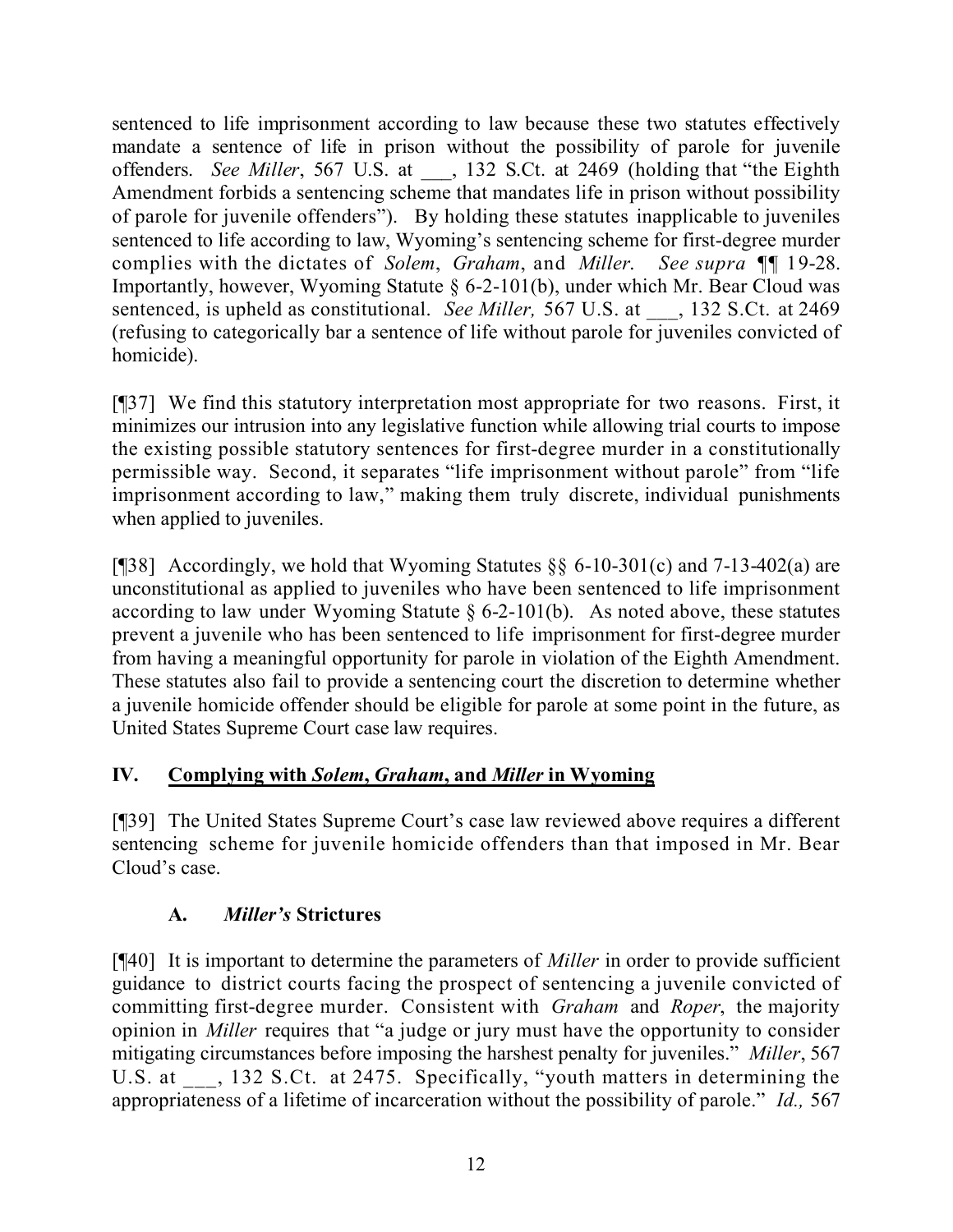U.S. at \_\_\_\_, 132 S.Ct. at 2565.

[¶41] *Miller's* primary criticism of mandatory sentences of life imprisonment without parole for juveniles is that such a sentencing scheme "prevents those meting out punishment from considering a juvenile's 'lessened culpability' and greater 'capacity for change.'" *Id.,* 567 U.S. at \_\_\_, 132 S.Ct. at 2460 (quoting *Graham*, 560 U.S. at \_\_\_, 130 S.Ct. at 2026-27, 2029-30. It also "runs afoul of our cases' requirement of individualized sentencing for defendants facing the most serious penalties." *Id.* To accomplish individualized sentencing for juveniles, *Miller* reiterated that the United States Supreme Court requires "sentencing authorities [to] consider the characteristics of a defendant and the details of his offense before sentencing him . . . ." *Id.*, 567 U.S. at \_\_\_, 132 S.Ct. at 2463-64. It violates the Cruel and Unusual Clause of the Eighth Amendment to sentence a juvenile who commits first-degree murder to a sentence that is disproportional to the offense. *See Atkins v. Virginia*, 536 U.S. 304, 311, 122 S.Ct. 2242, 153 L.Ed.2d 335 (2002) (stating that "it is a precept of justice that punishment for crime should be graduated and proportioned to [the] offense."). The key to achieving proportional punishment is for the sentencing court to inquire into the facts and circumstances surrounding the juvenile offender and the crime.

## **B. Meeting** *Miller's* **Requirements in Wyoming**

[¶42] To fulfill *Miller's* requirements, Wyoming's district courts must consider the factors of youth and the nature of the homicide at an individualized sentencing hearing when determining whether to sentence the juvenile offender to life without the possibility of parole or to life according to law. While not exhaustive, the *Miller* Court specifically indicated some factors for a trial court to consider at sentencing include:

- (a) "the character and record of the individual offender [and] the circumstances of the offense," *Miller*, 567 U.S. at \_\_\_, 132 S.Ct. at 2467 (quotation marks omitted);
- (b) "the background and mental and emotional development of a youthful defendant," *id.*;
- (c) a juvenile's "chronological age and its hallmark features—among them, immaturity, impetuosity, and failure to appreciate the risks and consequences," *id.,* 567 U.S. at \_\_\_, 132 S.Ct. at 2468;
- (d) "the family and home environment that surrounds" the juvenile, "no matter how brutal or dysfunctional," *id.*;
- (e) "the circumstances of the homicide offense, including the extent of his participation in the conduct and the way familial and peer pressure may have affected" the juvenile, *id.*;
- (f) whether the juvenile "might have been charged and convicted of a lesser offense if not for incompetencies associated with youth," e.g., the juvenile's relative inability to deal with police and prosecutors or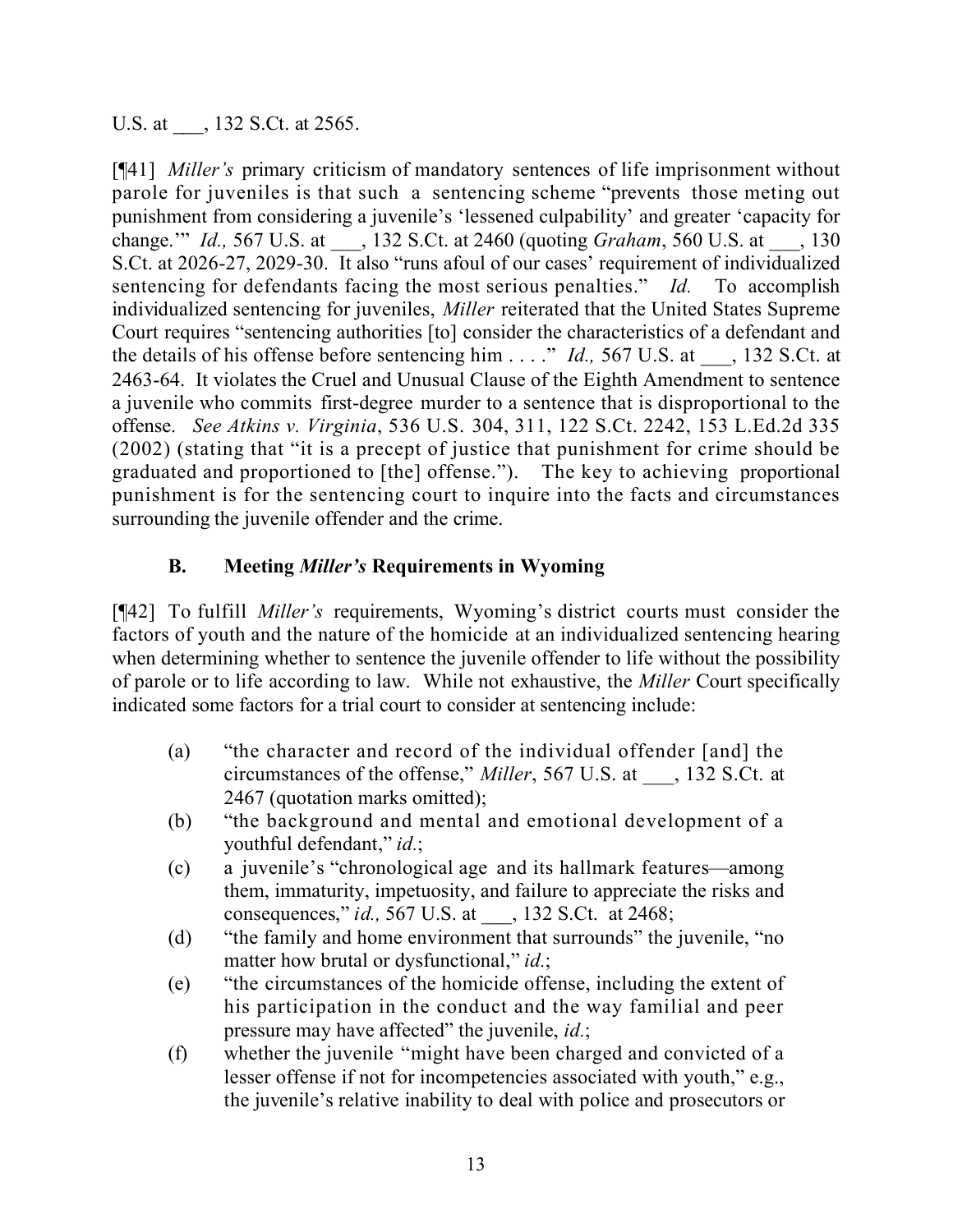to assist his own attorney, *id.*; and (g) the juvenile's potential for rehabilitation, *id.*

[¶43] The United States Supreme Court also explained that the trial court must consider these factors at the time of sentencing in determining the juvenile offender's eligibility for parole. *Id.*, 567 U.S. at \_\_\_, 132 S.Ct. at 2474-75. Examining these factors at the beginning of the case in determining whether to try a juvenile as an adult, i.e., pursuant to a motion to transfer to juvenile court, is not sufficient to meet *Miller's* requirements. *Id.,* 567 U.S. at \_\_\_, 132 S.Ct. at 2475 ("the discretion available to a judge at the transfer stage cannot substitute for discretion at post-trial sentencing in adult court—and so cannot satisfy the Eighth Amendment").

[¶44] In sum, *Miller* requires an individualized sentencing hearing for every juvenile convicted of first-degree murder at which the sentencing court must consider the individual, the factors of youth, and the nature of the homicide in determining whether to order a sentence that includes the possibility of parole. *Miller* does not guarantee the possibility of parole for a convicted juvenile homicide offender, but *Miller* does mandate that a meaningful review and consideration be afforded by the sentencing court.

[¶45] To conform to recent United States Supreme Court jurisprudence, when a Wyoming district court sentences a juvenile convicted of first-degree murder, the sentencing court shall hold an individualized sentencing hearing that conforms to the dictates of *Miller*. The potential sentences authorized by both the Wyoming Legislature and the United States Supreme Court are "life imprisonment without parole" or "life imprisonment according to law." Wyo. Stat. Ann. § 6-2-101(b); *Miller*, 567 U.S. at 132 S.Ct. at 2469 (refusing to categorically bar a sentence of life without parole for juvenile homicide offenders).

[¶46] If at the individualized sentencing hearing the trial court determines the juvenile offender should not be foreclosed from the potential for parole in the future, the appropriate sentence will be life imprisonment according to law. In order to conform to *Solem*, *Graham,* and *Miller*, however, the juvenile offender not deprived of the possibility of parole at sentencing must be afforded some meaningful opportunity for release beyond executive clemency. Therefore, the opportunity for true parole at some point in time (as opposed to executive clemency) must be afforded to every juvenile sentenced to "life imprisonment according to law."

[¶47] To achieve such meaningful opportunity for release, and because the current statutory scheme provides no other method by which to determine parole eligibility, we hold that when a trial court imposes a sentence of life imprisonment according to law upon a juvenile homicide offender, the trial court must also pronounce a specific period of time which must pass before the juvenile becomes parole eligible. We do not here suggest a minimum period of time. That should be determined by the sentencing court